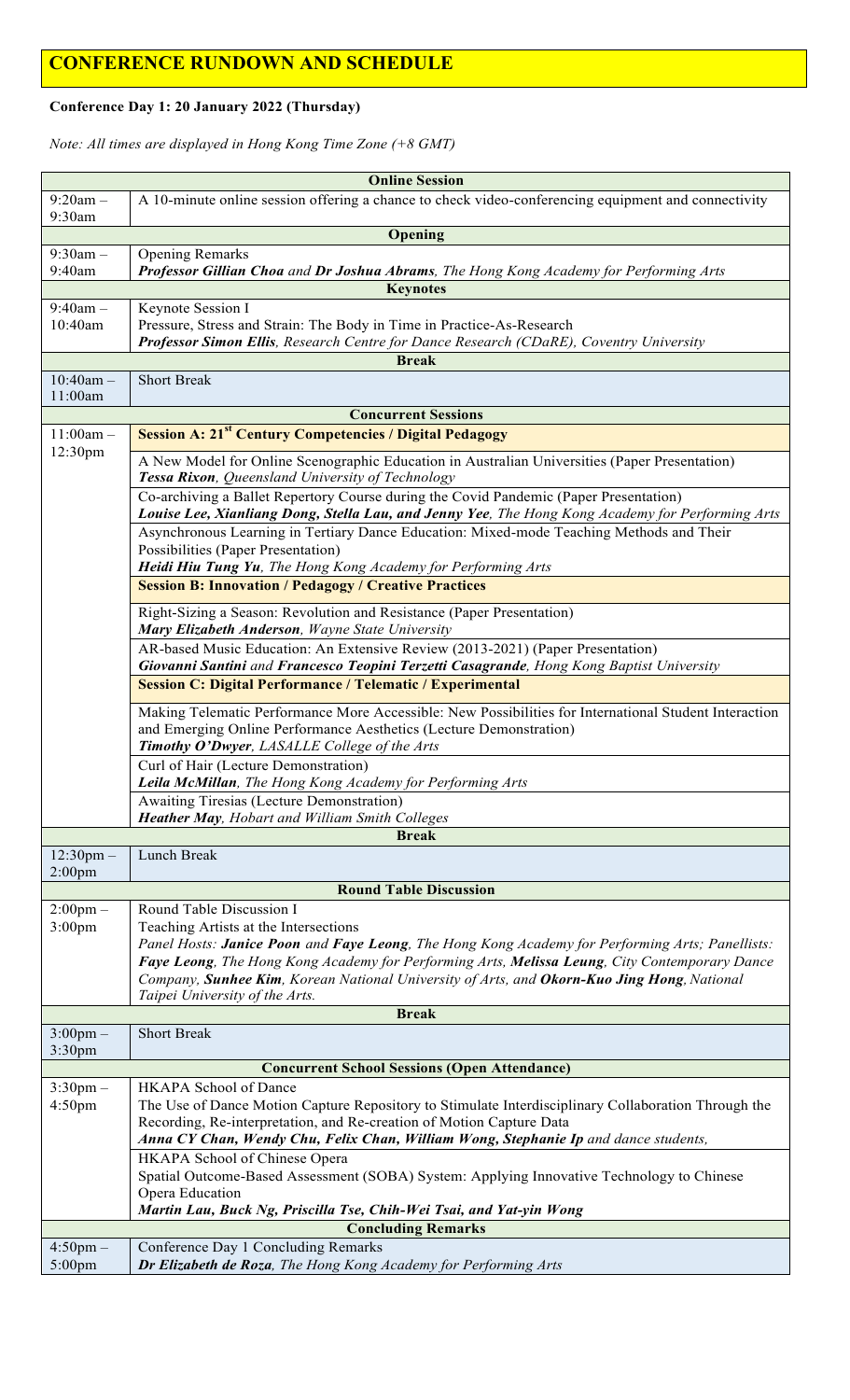### **Conference Day 2: 21 January 2022 (Friday)**

### *Note: All times are displayed in Hong Kong Time Zone (+8 GMT)*

| <b>Introduction</b>                 |                                                                                                                                                                                      |  |
|-------------------------------------|--------------------------------------------------------------------------------------------------------------------------------------------------------------------------------------|--|
| $9:30am -$                          | Introduction to Day 2                                                                                                                                                                |  |
| 9:40am                              | Professor Gillian Choa and Dr Ricky Ng, The Hong Kong Academy for Performing Arts                                                                                                    |  |
| <b>Keynotes</b>                     |                                                                                                                                                                                      |  |
| $9:40$ am $-$                       | Keynote Session II                                                                                                                                                                   |  |
| 10:40am                             | On Thinking and Rehearsing a World to Come: What Is at Stake When We Speculate on Futures that We<br>Don't Have an Image Of?                                                         |  |
|                                     | Professor Yuk Hui, City University of Hong Kong, and Mr Kee Hong Low, West Kowloon Cultural                                                                                          |  |
|                                     | District                                                                                                                                                                             |  |
| <b>Break</b>                        |                                                                                                                                                                                      |  |
| $10:40$ am -                        | <b>Short Break</b>                                                                                                                                                                   |  |
| 11:00am                             |                                                                                                                                                                                      |  |
|                                     | <b>Concurrent Sessions</b>                                                                                                                                                           |  |
| $11:00am -$<br>12:30pm              | <b>Session A: Innovation/Community of Practice/Audience-ship</b>                                                                                                                     |  |
|                                     | Digital Accessibility and Integrated Audience Data-Gathering: Learning from a Global Pandemic (Paper                                                                                 |  |
|                                     | Presentation)                                                                                                                                                                        |  |
|                                     | Eleanor Chadwick, Plymouth Marjon University; University of Bristol                                                                                                                  |  |
|                                     | New Audience Relationships: Shifting Approaches for Performing Arts Digital Programming Post-                                                                                        |  |
|                                     | <b>COVID</b> (Paper Presentation)                                                                                                                                                    |  |
|                                     | Hannah Grannemann, University of North Carolina at Greensboro                                                                                                                        |  |
|                                     | Reimagining Performance in Lockdown - A Digital Pedagogy (Lecture Demonstration)<br>Ashling Findlay-Carroll and Clara Bloomfield, Performing Arts Studio Scotland, Edinburgh College |  |
|                                     | <b>Session B: Online / Blended Learning</b>                                                                                                                                          |  |
|                                     | Beyond the Zoom and Gloom: Using Augmented Reality in UG Drama Classes (Paper Presentation)                                                                                          |  |
|                                     | Will Shüler, Royal Holloway, University of London                                                                                                                                    |  |
|                                     | CANON: A Transnational and Interdisciplinary Model for Teaching the History of Technical Theatre                                                                                     |  |
|                                     | (Paper Presentation)<br>Nick Hunt, Rose Bruford College                                                                                                                              |  |
|                                     | How to Make the Invisible Visible in Digital Analysis of Plays - And What To Do When You Can't                                                                                       |  |
|                                     | (Paper Presentation)                                                                                                                                                                 |  |
|                                     | Ulla Kallenbach, Annelis Kuhlmann, and Anna Lawaetz, University of Bergen                                                                                                            |  |
|                                     | <b>Break</b>                                                                                                                                                                         |  |
| $12:30 \text{pm} -$                 | Lunch Break                                                                                                                                                                          |  |
| $2:00$ pm                           |                                                                                                                                                                                      |  |
|                                     | <b>Round Table Discussion</b>                                                                                                                                                        |  |
| $2:00 \text{pm} -$                  | Round Table Discussion II                                                                                                                                                            |  |
| $3:00$ pm                           | The Spontaneous Body in/as Sites of Research and Creativity                                                                                                                          |  |
|                                     | Panel Host: Elizabeth de Roza, The Hong Kong Academy for Performing Arts; Panellists: Ben Spatz,                                                                                     |  |
|                                     | University of Huddersfield, Christina Papagiannouli, University of South Wales, Melina Scialom, The<br>Hong Kong Academy for Performing Arts                                         |  |
|                                     | <b>Break</b>                                                                                                                                                                         |  |
| $3:00 \text{pm} -$                  | <b>Short Break</b>                                                                                                                                                                   |  |
| $3:30$ pm                           |                                                                                                                                                                                      |  |
|                                     | <b>Concurrent School Sessions (Open Attendance)</b>                                                                                                                                  |  |
| $3:30$ pm $-$<br>4:50 <sub>pm</sub> | <b>HKAPA School of Music</b>                                                                                                                                                         |  |
|                                     | A Day with Cantonese Music 伍粵天                                                                                                                                                       |  |
|                                     | Jessica Kai Sze Fung, Pui Shan Cheung, Ka Ki Lam, Mr Ho Yin Li, TroVessional $E \setminus \mathcal{F}$ , the                                                                         |  |
|                                     | Cantonese Ensemble, Keith Kin-ping Yeung, Justin Bai-shen Ng, Brian Chun-yin Siu, The Hong<br>Kong Academy for Performing Arts and Patrick Pui-kuen Lam, Hong Kong Chinese Orchestra |  |
|                                     | HKAPA School of Film and Television                                                                                                                                                  |  |
|                                     | Film: Pedagogy and Emerging Practice                                                                                                                                                 |  |
|                                     | Speakers: Geoffrey Stitt, Yuin Shan Ding, Ying Wai Chan, Tsui-Shan Tsang, Jessey, Elissa Rosati,                                                                                     |  |
|                                     | The Hong Kong Academy for Performing Arts and Nicholas Godfrey, Flinders University                                                                                                  |  |
| <b>Concluding Remarks</b>           |                                                                                                                                                                                      |  |
| $4:50 \text{pm} -$                  | Conference Day 2 Concluding Remarks                                                                                                                                                  |  |
| $5:00$ pm                           | Dr Elizabeth de Roza, The Hong Kong Academy for Performing Arts                                                                                                                      |  |